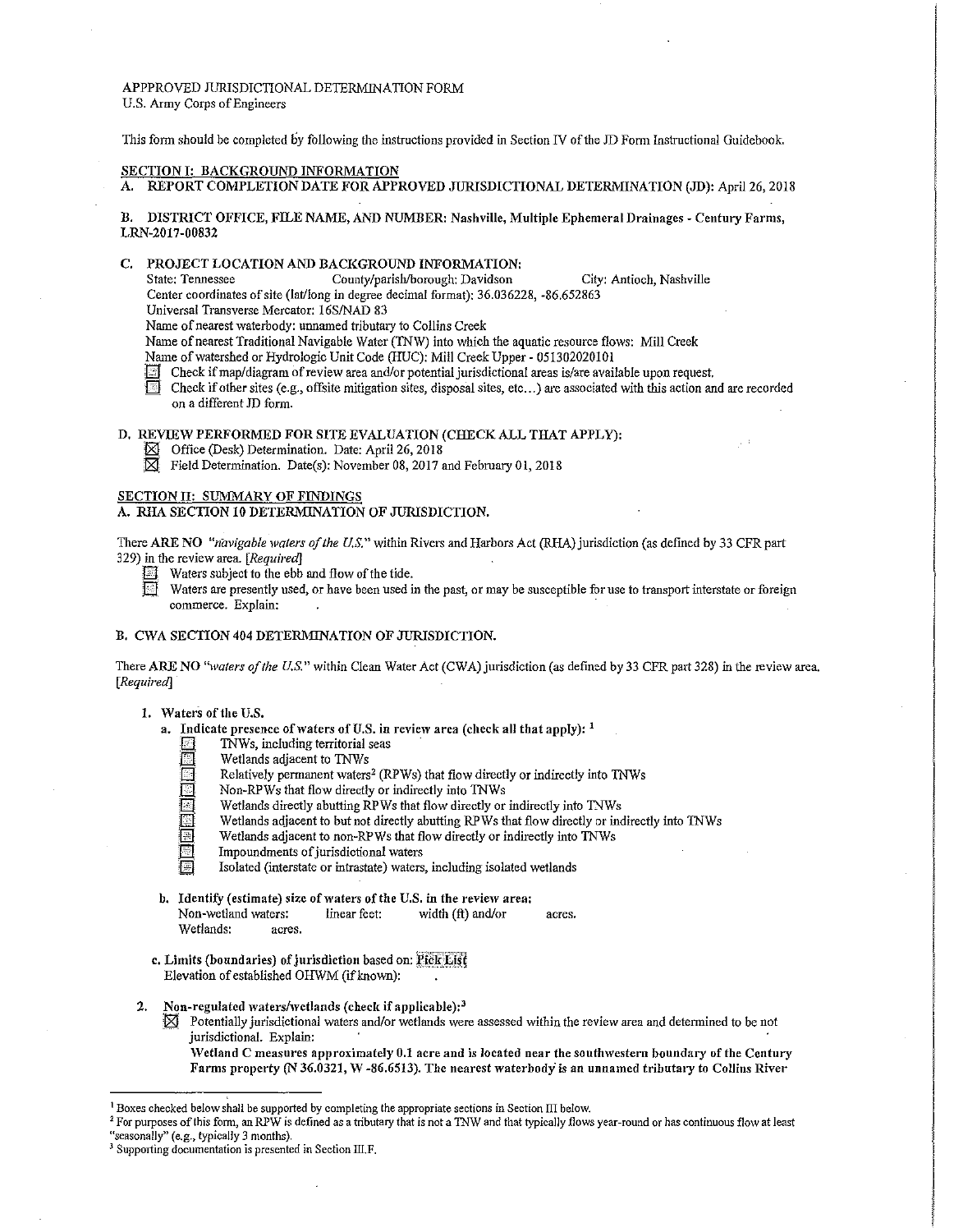(0.15 mile Southwest). Wetland D measures approximately 0.03 acres and is located along the western boundary of the Century Farms property (N 36.03571, W -86.6554). The nearest waterbody is an unnamed tributary to Collins River (0.03 miles West). Both Wetland C and D are part of Mill Creek Upper HUC 12 \Yatershed.

The preamble for 33 CFR 328, published in Federal Register Volume 51, Number 219, published November 13, 1986 (page 41217), states "For clarification, it should be noted that we generally do not consider the following waters to be "Waters of the United States.... (c) artificial lakes and ponds created by the excavation and/or diking of dry land to collect and retain water which are used exclusively for such purposes as stock watering, irrigation, settling basins or rice growing." Based on a review of information submitted by BDY Environmental, LLC. on December 06, 2017 and April 6, 2018, including aerial photography, NRCS Soil Maps for Davidson County, Tennessee, soil samples, and a review of the National Hydrologic Dataset, U.S. Fish and Wildlife National Wetland Inventory database, wetland data sheets from Eastern Mountain and Piedmont Regional Supplement to the 1987 Wetland Delineation Manual (Version 2,0). photographs of the project site, and a site inspection of the survey area on November 08, 2017 and February 01, 2018, I have determined Wetland C and D are not a waters of the U.S. and are not jurisdictional under Section 404 of the Clean Water Act as defined by 33 CFR Part 328.3(a).

WC-10 is located on the western boundary of the property (36.0380, -86.6547). WC-10 did not meet the definition of a wetland and lacked lateral limits of jurisdiction. No OHWM indicators were observed. WC-10 does not meet the definition of a waters of the United States (WOUS) as defined by 33 CFR Part 328.

WC-11 is located in the center of the property (36.0360, -86.6536). WC-11 did not meet the definition of a wetland and lacked lateral limits of jurisdiction. No OHWM indicators were observed. WC-11 does not meet the definition of a waters of the United States (WOUS) as defined by 33 CFR Part 328.

WC-12A is located in the eastern section of the property (36.0352, -86.6469). WC-12A did not meet the definition of a wetland and lacked lateral limits of jurisdiction. No OHWM indicators were observed. WC-12A does not meet the definition of a waters of the United States (WOUS) as defined by 33 CFR Part 328.

'YC-12B is located in the eastern section of the property (36.0350, -86.6479). WC-12B did not meet the definition of a wetland and lacked lateral limits of jurisdiction. No OHWM indicators were observed. WC-12B does not meet the definition of a waters of the United States (WOUS) as defined by 33 CFR Part 328,

WC-12C is located in the eastern section of the property (36.0351, -86.6482). WC-12C did not meet the definition of a wetland and lacked lateral limits of jurisdiction. No OHWM indicators were observed. WC-12C does not meet the definition of a waters of the United States (WOUS) as defined by 33 CFR Part 328.

# SECTION III: CWA ANALYSIS

# A. TNWs AND WETLANDS ADJACENT TO TNWs

The agencies will assert jurisdiction over TNWs and wetlands adjacent to TNWs. If the aquatic resource is a TNW, complete Section III.A.1 and Section III.D.1. only; if the aquatic resource is a wetland adjacent to a TNW, complete Sections III.A.1 and 2 and Section III.D.1.; otherwise, see Section III.B below.

1. TNW

Identify 1NW:

Summarize rationale supporting detennination:

2. Wetland adjacent to TNW Summarize rationale supporting conclusion that wetland is "adjacent":

#### B. CHARACTERISTICS OF TRIBUTARY (THAT IS NOT A TNW) AND ITS ADJACENT WETLANDS (IF ANY):

This section summarizes information regarding characteristics of the tributary and its adjacent 'vetlands, if any, and it helps determine whether or not the standards for jurisdiction established under *Rapanos* have been met.

The agencies will assert jurisdiction over non-navigable tributaries of TNWs where the tributaries are "relatively permanent waters" (RPWs), i.e. tributaries that typically flow year-round or have continuous flow at least seasonally (e.g., typically 3 months). A wetland that directly abuts an RPW is also jurisdictional. If the aquatic resource is not a TNW, but has year-round (perennial) flow, skip to Section III.D.2. If the aquatic resource is a wetland directly abutting a tributary with perennial flow, skip to Section III.D.4.

A wetland that is adjacent to but that does not directly abut an RPW requires a significant nexus evaluation. Corps districts and EPA regions will include in the record any available information that documents the existence of a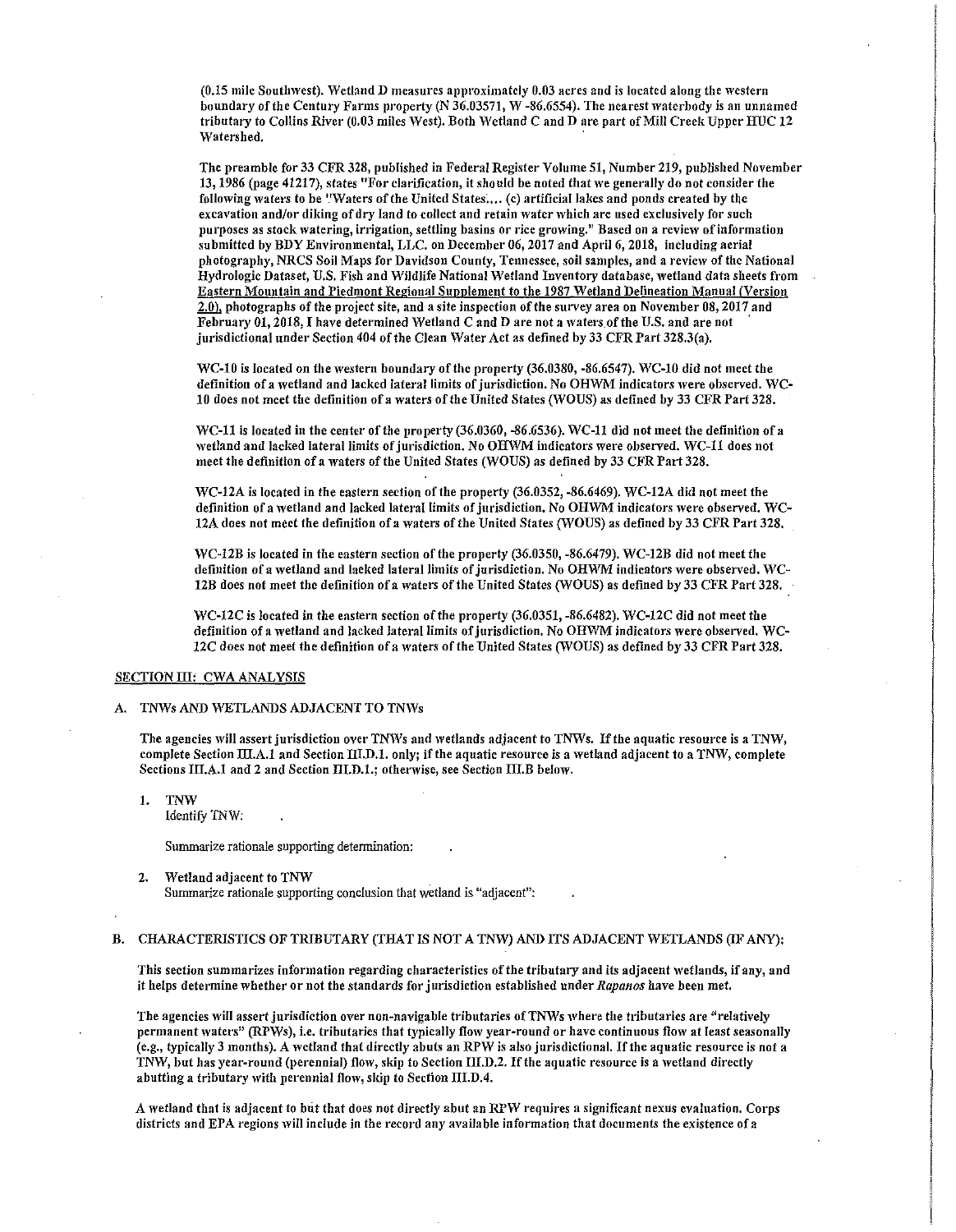significant nexus between a relatively permanent tributary that is not perennial (and its adjacent wetlands if any) and a traditional navigable water, even though a significant nexus finding is not required as a matter of law.

If the waterbody<sup>4</sup> is not an RPW, or a wetland directly abutting an RPW, a JD will require additional data to determine if the waterbody has a significant nexus with a TNW. If the tributary has adjacent wetlands, the significant nexus evaluation must consider the tributary in combination with all of its adjacent wetlands. This significant nexus evaluation that combines, for analytical purposes, the tributary and all of its adjacent wetlands is used whether the review area.identified in the JD request is the tributary, or its adjacent wetlands, or both. If the JD covers a tributary with adjacent wetlands, complete Section III.B.1 for the tributary, Section III.B.2 for any onsite wetlands, and Section III.B.3 for all wetlands adjacent to that tributary, both onsite and offsite. The determination whether a significant nexus exists is determined in Section III.C below.

1. Characteristics of non-TNWs that flow directly or indirectly into TNW

(i) General Area Conditions: Watershed size: **Pick List** Drainage area: **Pick List** Average annual rainfall: inches Average annual snowfall: inches

#### (ii) Physical Characteristics:

Tributary is:

| (a) Relationship with TNW:                                         |
|--------------------------------------------------------------------|
| $\Box$ Tributary flows directly into TNW.                          |
| Tributary flows through Piel List tributaries before entering TNW. |

| Project waters are Pick List river miles from TNW.             |  |  |  |  |  |
|----------------------------------------------------------------|--|--|--|--|--|
| Project waters are Pick List river miles from RPW.             |  |  |  |  |  |
| Project waters are Pick List aerial (straight) miles from TNW. |  |  |  |  |  |
| Project waters are Pick List aerial (straight) miles from RPW. |  |  |  |  |  |
| Project waters cross or serve as state boundaries. Explain:    |  |  |  |  |  |
| Identify flow route to $TNW5$ :                                |  |  |  |  |  |
| Tributary stream order, if known:                              |  |  |  |  |  |

(b) General Tributary Characteristics (check all that apply):

| ∣ ∣Naturai                             |  |
|----------------------------------------|--|
| $\Box$ Artificial (man-made). Explain: |  |

D Manipulated (man-altere\_d). Explain: Tributary properties with respect to top of bank (estimate):

Average width: feet

Average depth: feet Average side slopes: Pick List.

Primary tributary substrate composition (check all that apply):

| $\Box$ Silts      | $\Box$ Sands              |
|-------------------|---------------------------|
| $\Box$ Cobbles    | $\Box$ Gravel             |
| $\square$ Bedrock | Vegetation. Type/% cover: |

 $\Box$  Other. Explain:

D Concrete  $\Box$  Muck

Tributary condition/stability [e.g., highly eroding, sloughing banks]. Explain: Presence of run/riffle/pool complexes. Explain: Tributary geometry: Pick List Tributary gradient (approximate average slope): %

 $(c)$  Flow:

Tributary provides for: Pick List Estimate average number of flow events in review area/year: Pick List Describe flow regime: Other information on duration and volume:

Surface flow is: Pick List. Characteristics: .

Subsurface flow: Pick List. Explain findings:

<sup>4</sup> Note that the Instructional Guidebook contains additional information regarding swales, ditches, washes, and erosional features generally and in the arid West.<br><sup>5</sup> Flow route can be described by identifying, e.g., tributary a, which flows through the review area, to flow into tributary b, which then flows into

TNW.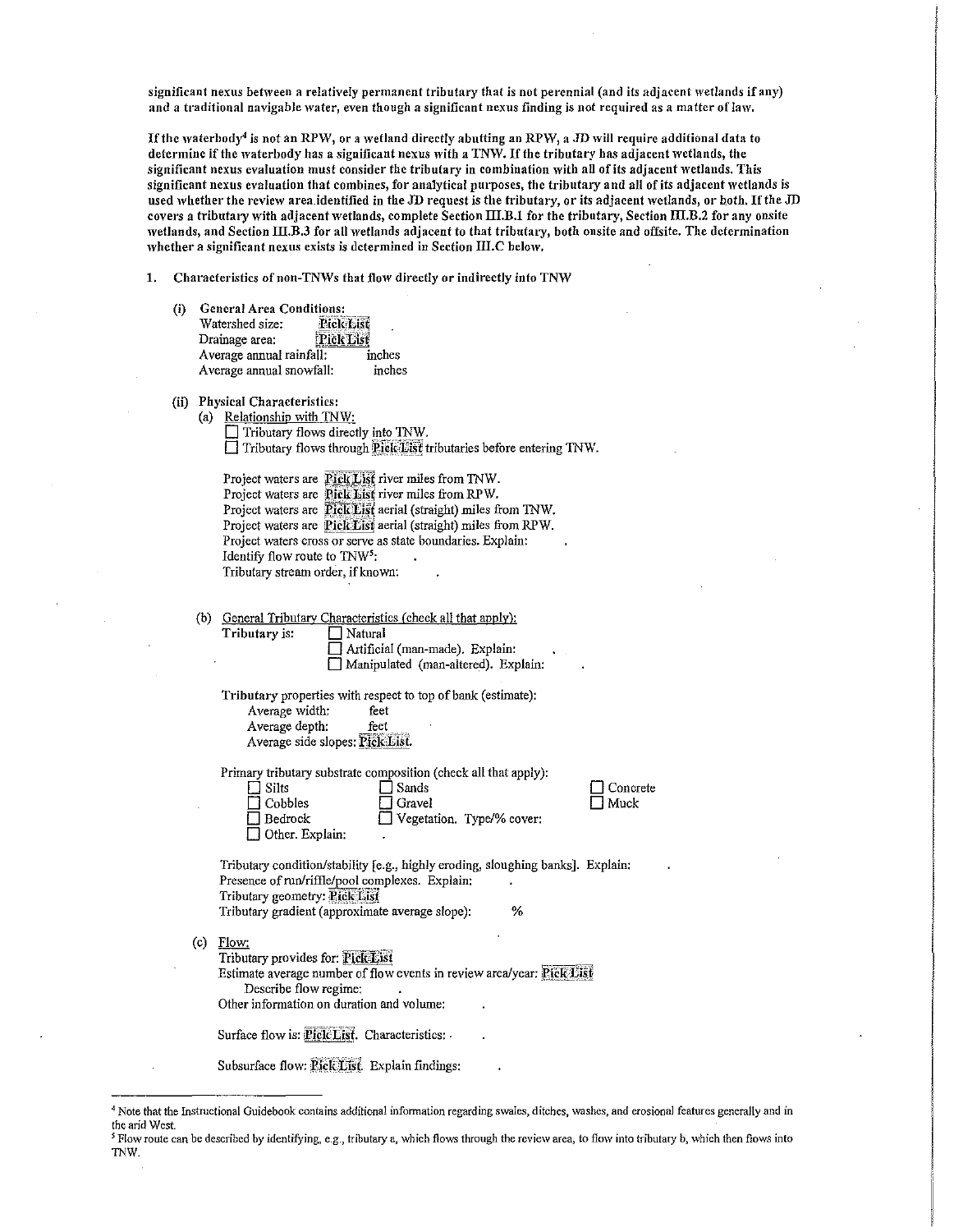Dye (or other) test performed:

Tributary has (check all that apply):

|    |                                                                                                                                                 | $\Box$ Bed and banks<br>$\Box$ OHWM <sup>6</sup> (check all indicators that apply):<br>clear, natural line impressed on the bank<br>changes in the character of soil<br>$\Box$ shelving.<br>vegetation matted down, bent, or absent<br>leaf litter disturbed or washed away<br>sediment deposition<br>water staining<br>other (list):<br>Discontinuous OHWM.7 Explain:                                 |  | the presence of litter and debris<br>destruction of terrestrial vegetation<br>the presence of wrack line<br>sediment sorting<br>scour<br>multiple observed or predicted flow events<br>abrupt change in plant community |  |  |
|----|-------------------------------------------------------------------------------------------------------------------------------------------------|--------------------------------------------------------------------------------------------------------------------------------------------------------------------------------------------------------------------------------------------------------------------------------------------------------------------------------------------------------------------------------------------------------|--|-------------------------------------------------------------------------------------------------------------------------------------------------------------------------------------------------------------------------|--|--|
|    |                                                                                                                                                 | If factors other than the OHWM were used to determine lateral extent of CWA jurisdiction (check all that apply):<br>High Tide Line indicated by:<br>$\Box$ oil or scum line along shore objects<br>fine shell or debris deposits (foreshore)<br>$\Box$ physical markings/characteristics<br>tidal gauges<br>other (list):                                                                              |  | Mean High Water Mark indicated by:<br>$\Box$ survey to available datum;<br>$\Box$ physical markings;<br>□ vegetation lines/changes in vegetation types.                                                                 |  |  |
|    |                                                                                                                                                 | (iii) Chemical Characteristics:                                                                                                                                                                                                                                                                                                                                                                        |  |                                                                                                                                                                                                                         |  |  |
|    |                                                                                                                                                 |                                                                                                                                                                                                                                                                                                                                                                                                        |  |                                                                                                                                                                                                                         |  |  |
|    | Characterize tributary (e.g., water color is clear, discolored, oily film; water quality; general watershed<br>characteristics, etc.). Explain: |                                                                                                                                                                                                                                                                                                                                                                                                        |  |                                                                                                                                                                                                                         |  |  |
|    |                                                                                                                                                 | Identify specific pollutants, if known:                                                                                                                                                                                                                                                                                                                                                                |  |                                                                                                                                                                                                                         |  |  |
|    |                                                                                                                                                 | (iv) Biological Characteristics. Channel supports (check all that apply):<br>Riparian corridor. Characteristics (type, average width):<br>Wetland fringe. Characteristics:<br>Habitat for:<br>Federally Listed species. Explain findings:<br>Fish/spawn areas. Explain findings:<br>Other environmentally-sensitive species. Explain findings:<br>$\Box$ Aquatic/wildlife diversity. Explain findings: |  |                                                                                                                                                                                                                         |  |  |
| 2. |                                                                                                                                                 | Characteristics of wetlands adjacent to non-TNW that flow directly or indirectly into TNW                                                                                                                                                                                                                                                                                                              |  |                                                                                                                                                                                                                         |  |  |
|    | (i)                                                                                                                                             | <b>Physical Characteristics:</b><br>(a) General Wetland Characteristics:<br>Properties:<br>Wetland size:<br>acres<br>Wetland type. Explain:<br>Wetland quality. Explain:<br>Project wetlands cross or serve as state boundaries. Explain:                                                                                                                                                              |  |                                                                                                                                                                                                                         |  |  |
|    |                                                                                                                                                 | (b) General Flow Relationship with Non-TNW:<br>Flow is: Pick List. Explain:                                                                                                                                                                                                                                                                                                                            |  |                                                                                                                                                                                                                         |  |  |

Surface flow is: Pick List Characteristics:

Subsurface flow: Pick Eist. Explain findings:  $\Box$  Dye (or other) test performed:

(c) Wetland Adjacency Determination with Non-TNW:<br>
Directly abutting  $\overline{\Box}$  Not directly abutting

Discrete wetland hydrologic connection. Explain:

<sup>6</sup> A natural or man~made discontinuity in the OHWM does not necessarily sever jurisdiction (e.g., where the stream temporarily flows underground, or where the OHWM has been removed by development or agricultural practices). Where there is a break in the OHWM that is unrelated to the waterbody's flow regime (e.g., flow over a rock outcrop or through a culvert), the agencies will look for indicators of flow above and below the break. Ibid.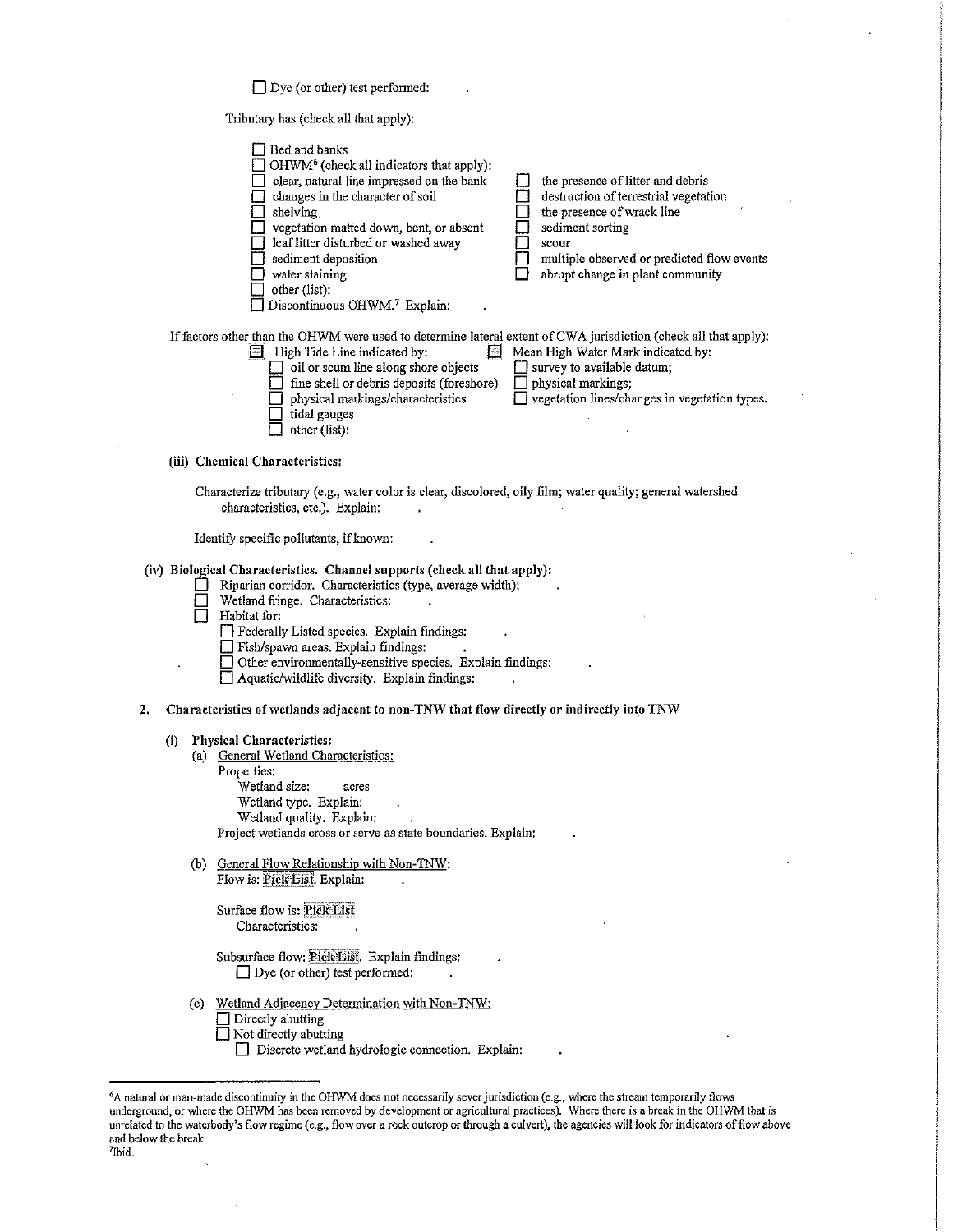$\Box$  Ecological connection. Explain: D Separated by berm/barrier. Explain:

(d) Proximity (Relationship) to TNW Project wetlands are Pick List river miles from TNW. Project waters are Pick List aerial (straight) miles from TNW. Flow is from: Pick List. Estimate approximate location of wetland as within the Pick List floodplain. (ii) Chemical Characteristics:

Characterize wetland system (e.g., water color is clear, brown, oil film on surface; water quality; general watershed characteristics; etc.). Explain: Identify specific pollutants, if known:

# (iii) Biological Characteristics. Wetland supports (check all that apply):

- $\Box$  Riparian buffer. Characteristics (type, average width):
- Vegetation type/percent cover. Explain:
- D Habitat for:

D Federally Listed species. Explain findings:

- D Fish/spawn areas. Explain findings:
- □ Other environmentally-sensitive species. Explain findings:

 $\Box$  Aquatic/wildlife diversity. Explain findings:

3. Characteristics of all wetlands adjacent to the tributary (if any)

All wetland(s) being considered in the cumulative analysis:  $PickList$ 

Approximately ( ) acres in total are being considered in the cumulative analysis.

For each wetland, specify the following:

Directly abuts? (Y/N) Size (in acres) Directly abuts? (Y/N)

Size (in acres)

Summarize overall biological, chemical and physical functions being performed:

# C. SIGNIFICANT NEXUS DETERMINATION

A significant nexus analysis will assess the flow characteristics and functions of the tributary itself and the functions performed by any wetlands adjacent to the tributary to determine if they significantly affect the chemical, physical, and biological integrity of a TNW. For each of the following situations, a significant nexus exists if the tributary, in combination with all of its adjacent wetlands, has more than a speculative or insubstantial effect on the chemical, physical and/or biological integrity of a TNW. Considerations when evaluating significant nexus include, but are not limited to the volume, duration, and frequency of the flow of water in the tributary and its proximity to a TNW, and the functions performed by the tributary and all its adjacent wetlands. It is not appropriate to determine significant nexus based solely on any specific threshold of distance (e.g. between a tributary and its adjacent wetland or between a tributary and the TNW). Similarly, the fact an adjacent wetland lies within or outside of a floodplain is not solely determinative of significant nexus.

Dra\V connections betiveen the features documented and the effects on the TNW, as identified in the *Rapanos*  Guidance and discussed in the Instructional Guidebook. Factors to consider include, for example:

- Does the tributary, in combination with its adjacent wetlands (if any), have the capacity to carry pollutants or flood waters to TNWs, or to reduce the amount of pollutants or flood waters reaching a TNW?
- Does the tributary, in combination with its adjacent wetlands (if any), provide habitat and lifecycle support functions for fish and other species, such as feeding, nesting, spawning, or rearing young for species that are present in the TNW?
- Does the tributary, in combination with its adjacent wetlands (if any), have the capacity to transfer nutrients and organic carbon that support downstream foodwebs?
- · Does the tributary, in combination with its adjacent wetlands (if any), have other relationships to the physical, chemical, or biological integrity of the TNW?

Note: the above list of considerations is not inclusive and other functions observed or known to occur should be documented below: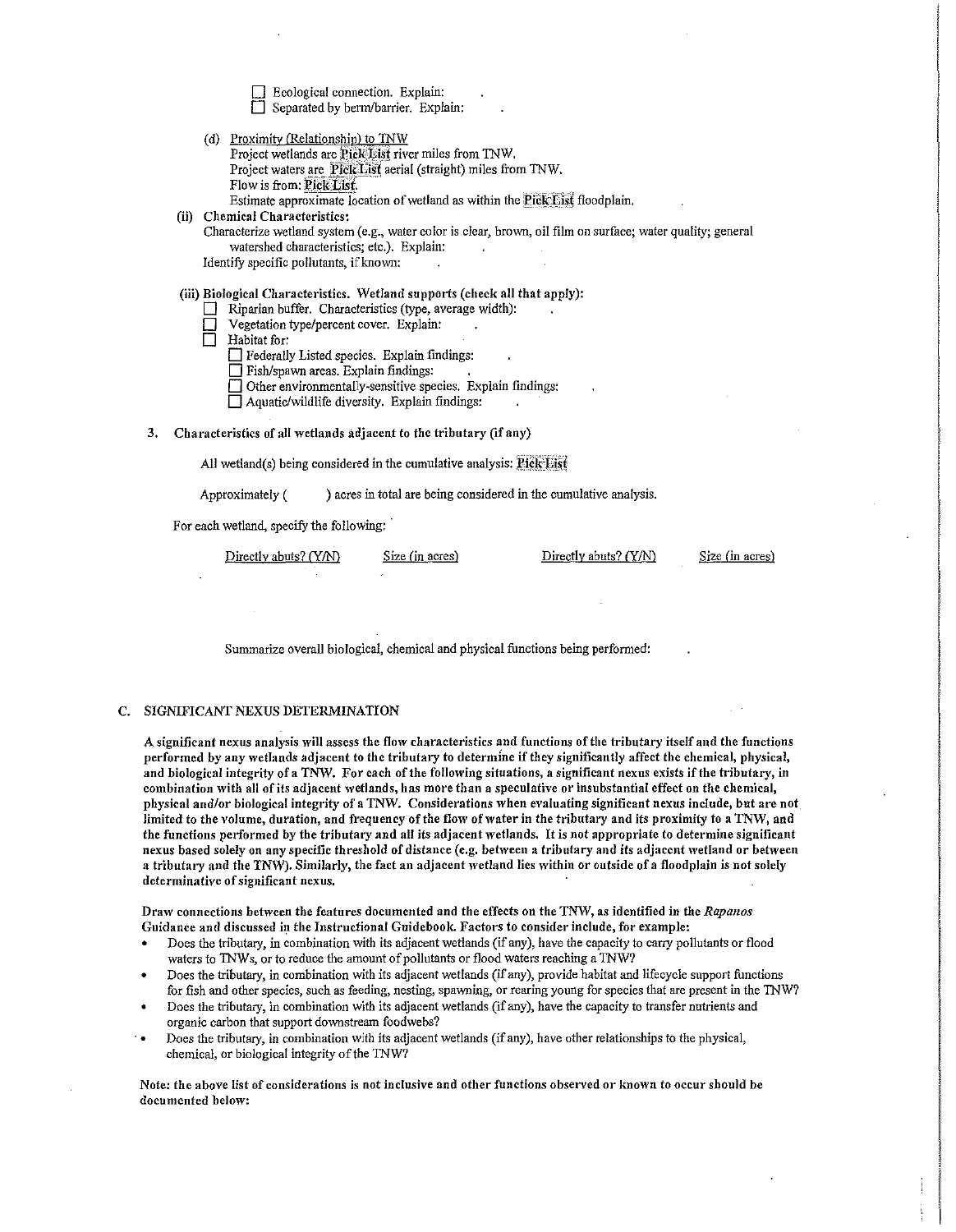- 1. Significant nexus findings for non-RPW that has no adjacent wetlands and flows directly or indirectly into TN\Vs. Explain findings of presence or absence of significant nexus below, based on the tributary itself, then go to Section III.D:
- 2. Significant nexus findings for non-RPW and its adjacent wetlands, where the non-RPW flows directly or indirectly into TNWs. Explain findings of presence or absence of significant nexus below, based on the tributary in combination with all of its adjacent wetlands, then go to Section III.D:
- 3. Significant nexus findings for wetlands adjacent to an RPW but that do not directly abut the RPW. Explain findings of presence or absence of significant nexus below, based on the tributary in combination with all of its adjacent wetlands, then go to Section III.D:
- D. DETERMINATIONS OF JURISDICTIONAL FINDINGS. THE SUBJECT WATERS/WETLANDS ARE (CHECK ALL THAT APPLY):
	- 1. TNWs and Adjacent Wetlands. Check all that apply and provide size estimates in review area:<br> $\Box$  TNWs: linear feet width (ft), Or, acres. **The TNWs:** linear feet width (ft), Or, acres.<br>In Wetlands adjacent to TNWs: acres.
	- 2. RPWs that flow directly or indirectly into TNWs.
		- i@ Tributaries of1Nws where tributaries typically flow year-round are jurisdictional. Provide data and rationale indicating that tributary is perennial:
		- Tributaries of TNW where tributaries have continuous flow "seasonally" (e.g., typically three months each year) are jurisdictional. Data supporting this conclusion is provided at Section III.B. Provide rationale indicating that tributary flows seasonally:

Provide estimates for jurisdictional waters in the review area (check all that apply):<br>
Tributary waters: linear feet width  $(ft)$ .

- $\mathbf{E}$  Tributary waters:
	- Other non-wetland waters: acres.
		- Identify type(s) of waters:
- 3. Non-RPWs<sup>8</sup> that flow directly or indirectly into TNWs.
	- Waterbody that is not a TNW or an RPW, but flows directly or indirectly into a TNW, and it has a significant nexus with a TNW is jurisdictional. Data supporting this conclusion is provided at Section III.C.

Provide estimates for jurisdictional waters within the review area (check all that apply):

- $\boxed{18}$  Tributary waters: linear feet width (ft).
- iEJ Other non-wetland waters: acres.
	- Identify type(s) of waters:
- 4. Wetlands directly abutting an RPW that flow directly or indirectly into TNWs.
	- Wetlands directly abut RPW and thus are jurisdictional as adjacent wetlands.<br> **Ei** Wetlands directly abutting an RPW where tributaries typically flow year-
		- Wetlands directly abutting an RPW where tributaries typically flow year-round. Provide data and rationale indicating that tributary is perennial in Section III, D.2, above. Provide rationale indicating that wetland is directly abutting an RPW:
		- fl§ Wetlands directly abutting an RPW where tributaries typically flow "seasonally . 11 Provide data indicating that tributary is seasonal in Section lII.B and rationale in Section ill.D.2, above. Provide rationale indicating that wetland is directly abutting an RPW:

Provide acreage estimates for jurisdictional wetlands in the review area: acres.

- 5, Wetlands adjacent to but not directly abutting an RPW that flow directly or indirectly into TNYVs.
	- ffi Wetlands that do not directly abut an RPW, but when considered in combination with the tributary to which they are adjacent and with similarly situated adjacent wetlands, have a significant nexus with a TNW are jurisidictional. Data supporting this conclusion is provided at Section III.C.

Provide acreage estimates for jurisdictional wetlands in the review area: acres.

- 6. Wetlands adjacent to non-RPWs that flow directly or indirectly into TNWs.
	- Wetlands adjacent to such waters, and have when considered in combination with the tributary to which they are adjacent and with similarly situated adjacent wetlands, have a significant nexus with a TNW are jurisdictional. Data supporting this conclusion is provided at Section III.C.

<sup>8</sup> See Footnote# 3.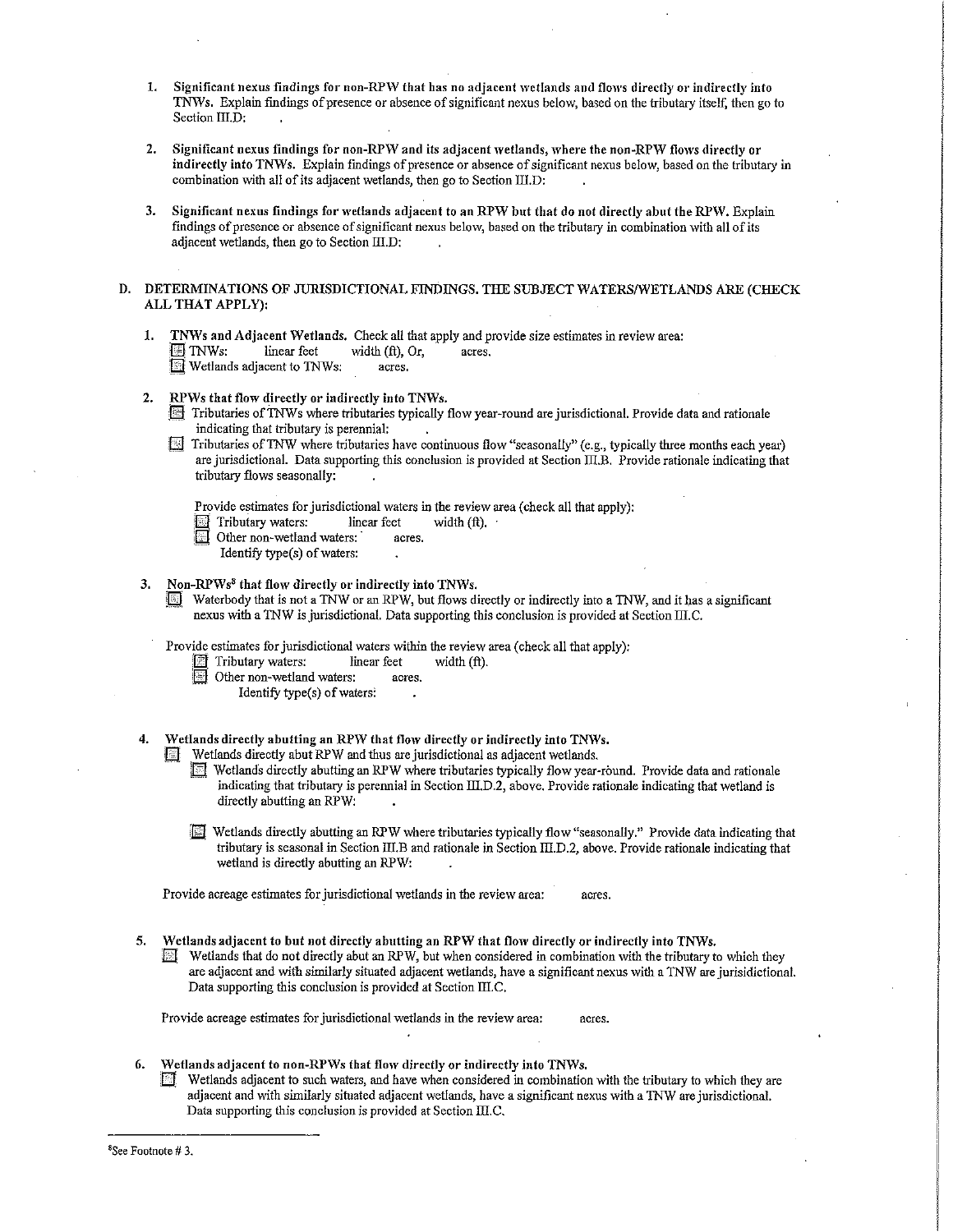Provide estimates for jurisdictional wetlands in the review area: acres.

- 7. Impoundments of jurisdictional waters.<sup>9</sup>
	- As a general rule, the impoundment of a jurisdictional tributary remains jurisdictional.
	- $\Box$  Demonstrate that impoundment was created from "waters of the U.S.," or
	- Demonstrate that water meets the criteria for one of the categories presented above (1-6), or
	- **I**Demonstrate that water is isolated with a nexus to commerce (see  $\overline{E}$  below).

#### E. ISOLATED [INTERSTATE OR INTRA-STATE] WATERS, INCLUDING ISOLATED WETLANDS, THE USE, DEGRADATION OR DESTRUCTION OF WHICH COULD AFFECT INTERSTATE COMMERCE, INCLUDING ANY SUCH WATERS (CHECK ALL THAT APPLY):<sup>10</sup>

- \_(fil which are or could be used by interstate or foreign travelers for recreational or other purposes.
- from which fish or shellfish are or could be taken and sold in interstate or foreign commerce.
- which are or could be used for industrial purposes by industries in interstate commerce.
- I Interstate isolated waters. Explain:

Ej Other factors. Explain:

# Identify water body and summarize rationale supporting determination:

Provide estimates for jurisdictional waters in the review area (check all that apply):<br>  $\boxed{\equiv}$  Tributary waters: linear feet width (ft).

- Other non-wetland waters: acres.
- Identify type(s) of waters:<br>etlands: acres.
- **I** Wetlands:

# F. NON-JURISDICTIONAL WATERS, INCLUDING WETLANDS (CHECK ALL THAT APPLY):

- If potential wetlands were assessed within the review area, these areas did not meet the criteria in the 1987 Corps of Engineers Wetiand Delineation Manual and/or appropriate Regional Supplements.
- Ell Review area included isolated waters with no substantial nexus to interstate (or foreign) commerce.
	- Prior to the Jan 2001 Supreme Court decision in "SWANCC," the review area would have been regulated based solely on the "Migratory Bird Rule" (MBR).
	-

Waters do not meet the "Significant Nexus" standard, where such a finding is required for jurisdiction. Explain:  $\boxtimes$  Other: (explain, if not covered above) Based on a review of information submitted by BDY Environmental Other: (explain, if not covered above) Based on a review of information submitted by BDY Environmental LLC

on January 29, 2018 and March 20, 2018, including: aerial photography, NRCS Soil Maps for Davidson County, Tennessee, a review of the USGS National Hydrologic Dataset (NHD) Map, photographs of the project site, and site inspections of the survey area on November 08, 2017 and February 01, 2018, the features identified as WC-10, WC-11, WC-12A, WC-12B, WC-12C, Wetland C, and Wetland D are not Waters of the U.S. and are not jurisdictional under Section 404 of the Clean Water Act as defined by 33 CFR Part 328.3(a). For further discussion See Section II B.2..

Provide acreage estimates for non-jurisdictional waters in the review area, where the sole potential basis of jurisdiction is the .MBR factors (i.e., presence of migratory birds, presence of endangered species, use of water for irrigated agriculture), using best professional judgment (check all that apply):

- 
- 
- El Non-wetland waters (i.e., rivers, streams): linear feet width (ft).<br>El Lakes/ponds: acres.<br>BJ Other non-wetland waters: acres. List type of aquatic resource: acres. List type of aquatic resource:
- Wetlands: acres.

Provide acreage estimates for non-jurisdictional waters in the review area that do not meet the "Significant Nexus" standard, where such a finding is required for jurisdiction (check alI that apply):

- {fil Non-wetland waters (i.e., rivers, streams): linear feet width (ft).
- Lakes/ponds: acres.
- Other non-wetland waters: acres. List type of aquatic resource:
- Wetlands: acres.

#### SECTION IV: DATA SOURCES.

A. SUPPORTING DATA. Data reviewed for JD (check all that apply - checked items shall be included in case file and, where checked and requested, appropriately reference sources below):

<sup>&</sup>lt;sup>9</sup> To complete the analysis refer to the key in Section III.D.6 of the Instructional Guidebook.<br><sup>10</sup> Prior to asserting or declining CWA jurisdiction based solely on this category, Corps Districts will elevate the action HQ for review consistent with the process described in the Corps/EPA Memorandum Regarding CWA Act Jurisdiction Following *Rnpmws.*